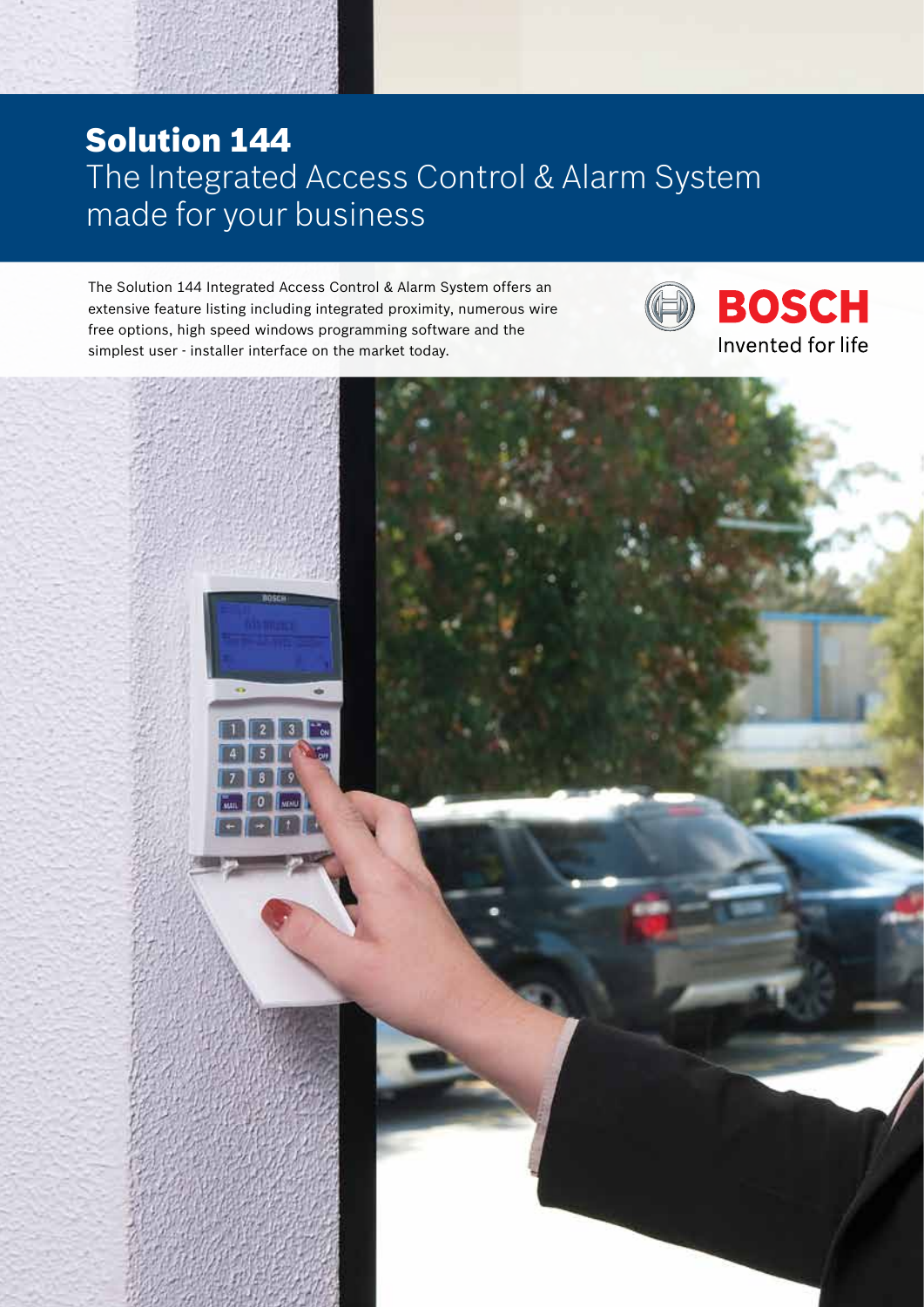# Solution 144 — Your business security solution

You have a responsibility to your staff and your business to protect them. Should a burglary or other incident occur, the loss is not just the items destroyed or stolen – it's the loss of comfort and security that your workplace once provided. The Solution 144 from Bosch Security Systems provides you with an expandable solution that can be tailored to fit your business perfectly. This integrated access control and alarm system combines an impressive array of alarm functionality with the access control capabilities you've always needed. With future focused technology and the ability to adapt to your changing needs and work environment, Bosch have eliminated the complexities of finding the right security solution for your business. Look no further than the Solution 144 to unlock the access and alarm solution that your business has been looking for.



#### **Expandable to suit your business needs**

Every business is different, and the Solution 144 can adapt to any requirements. It is capable of providing simple cost effective solutions for mid-sized businesses, yet is powerful enough to handle 144 zones (detection devices), and even up to 16 access doors when fully expanded for large applications.

The Solution 144 has the ability to cater for up to 256 users, providing a perfect fit for most business users. With programmable authority levels, you determine which functions each staff member can perform: simple operations such as turning the system on and off, or accessing restricted areas. Customised security has never been so simple.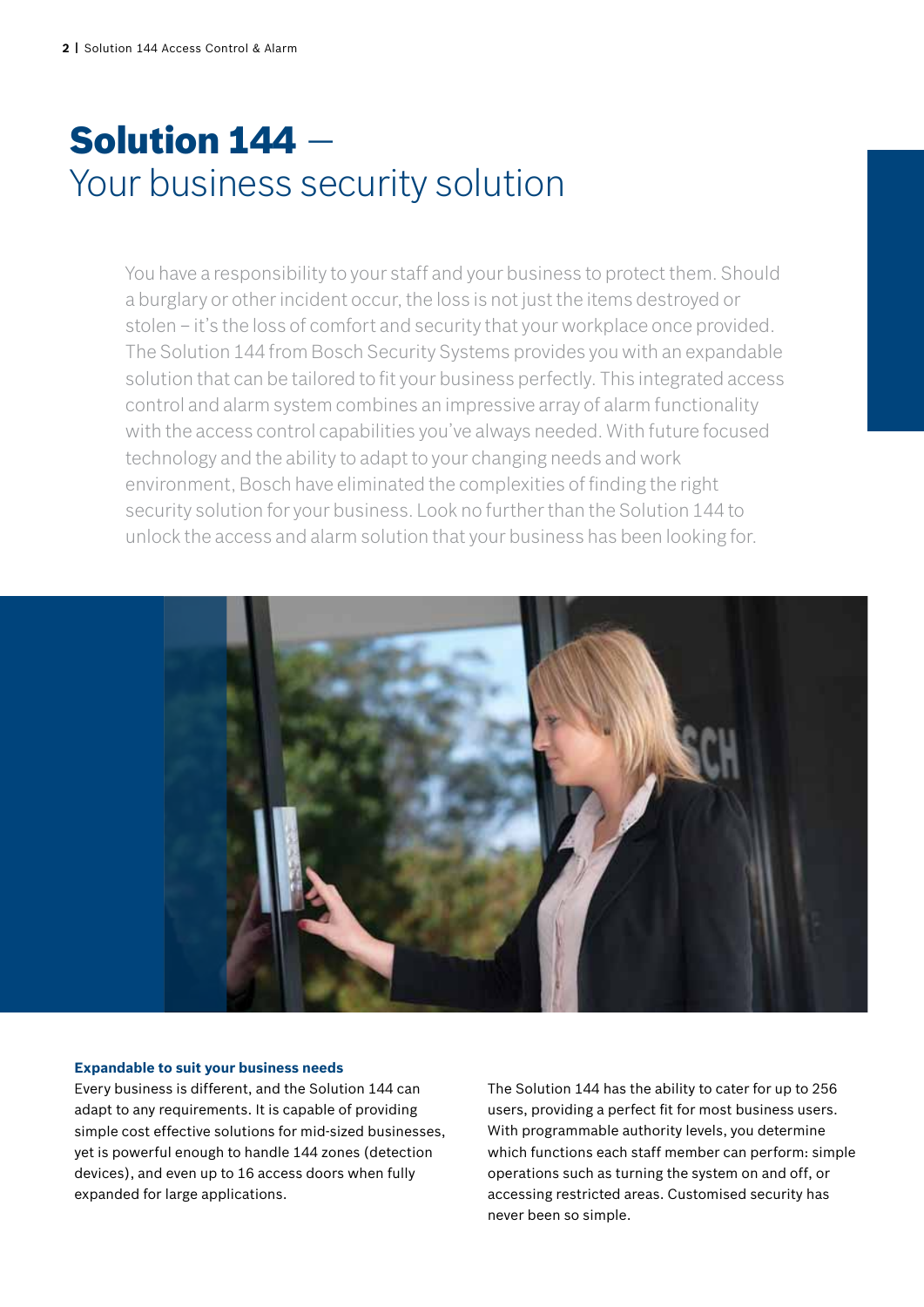*If a user is enabled for door access, presenting a token or access card to an internal or external proximity reader will provide entry, which can be monitored and reported by the system.*



#### **Integrated Access Control**

Access Control is no longer reserved only for larger more expensive systems. The Solution 144 incorporates proximity technology from Bosch, providing an affordable and effective solution for integrated access control for up to 16 access doors or proximity readers - ideal for mid-sized commercial installations. Compatible proximity readers incorporate entry/exit and lock control built-in, which reduces cost and simplifies installation.

Bosch provides you with a choice of access control user interfaces including internal or weatherproof external proximity readers, keypads with built-in proximity readers, or for a higher security option, biometric fingerprint readers.



#### **Access Control Features**

Comprehensive access control features including Holidays, Date / Time and Day of the Week Schedules allow you to easily manage your employee access and the arm/disarm functions of the security system. Up to 16 time zones can be set up, with each containing up to 4 time periods. Time zones can be used to automatically arm/disarm your security system at specific times, like automatically locking a reception door at 5pm, as well as controlling user access to doors such as the warehouse after 4pm, or to automatically control outputs, like gates that close automatically at 5.30pm.

#### **Multiple Arming Options**

The versatility of the Solution 144 is captured in its ability to provide the right arming option for any business. Up to 256 individual system users have the choice of arming and disarming using a unique PIN code (up to 8 digits long), a wireless remote, proximity card or token, biometric fingerprint or by using the Auto Arm function.

The flexibility of the Auto Arm Function enables you to program your system to automatically arm at pre-defined times. Programmed schedules can also extend to control the locking of gates or turning building lights on and off, providing a complete business solution.

*Proximity tokens and cards are programmed with the user's access rights and can be presented to any reader to arm/disarm or enter a door.*

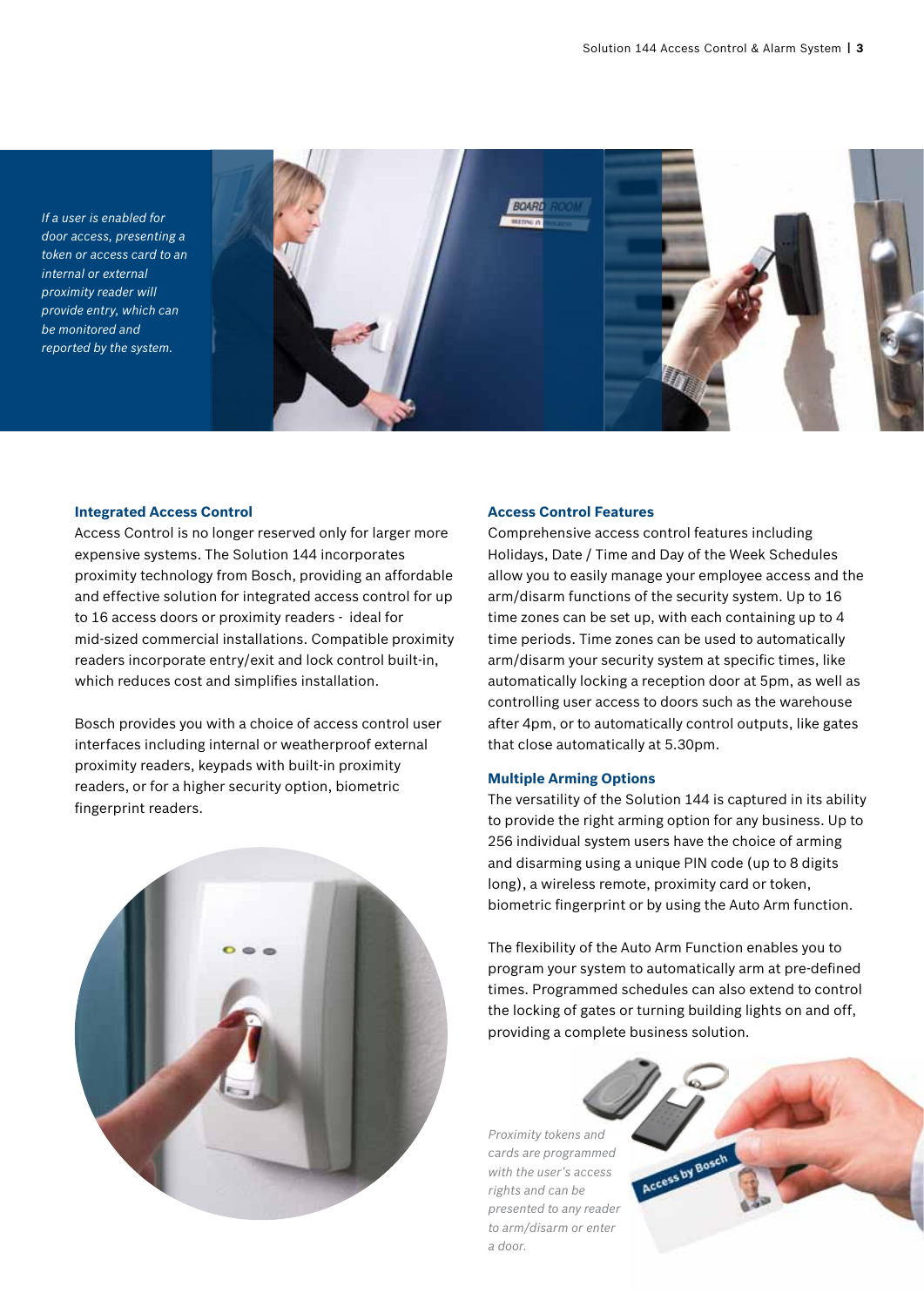

# **Simple** to use, with plenty of flexibility

#### **Simple Operation**

The standard Bosch keypad features a graphical user interface that incorporates a text-driven menu system. Colour coded, illuminated keys make it easy to operate your security system, day or night. Red and green indicators provide easy identification of Armed and Disarmed modes, and the built-in sounder provides audible feedback when operating the system.

An enhanced version of the Graphic Keypad incorporates a built-in proximity reader, allowing users to simply present their token to the keypad to arm/disarm and or unlock a door in one simple action.

Where required for external applications, like warehouse entry or main entrances, stainless steel weatherproof keypads are also available in slimline or standard fit, designed to complement any building facade.

#### **Easy Remote Arming**

The Solution 144 can be programmed to use a wireless remote that easily fits onto your keyring. These small remote controls allow you to arm and disarm your business premises by simply pressing one button.

The wireless remote can also be used to set the system in STAY mode, act as a portable panic button, and can even be used to switch lights and open factory gates & doors.

#### **Flexibility**

Solution 144 can be programmed to manage 144 zones that can be divided into 8 separately controlled areas. The 144 fully programmable intrusion zones can support sensors fitted to doors and windows, motion sensors and smoke detectors. When events are detected, the Solution 144 can sound sirens, transmit events to your monitoring service provider and activate lights, providing security you can rely on 24 hours a day.

Your Solution 144 can store up to 1000 events ie. arm/ disarm functions and door access reports for each user, which can be viewed from the keypad by the master user. This way you can monitor the movements of your staff daily if required.

With 5 on-board outputs (expandable to 37), and one already preprogrammed for a roller shutter or garage door, your Solution 144 can cater for all your building automation requirements, including lighting, air conditioning, irrigation - just about anything that is controlled via a switch and can be programmed.

> *A wireless remote allows you to arm / disarm the building, and, if programmed, can be used as a panic button or building automation switch.*

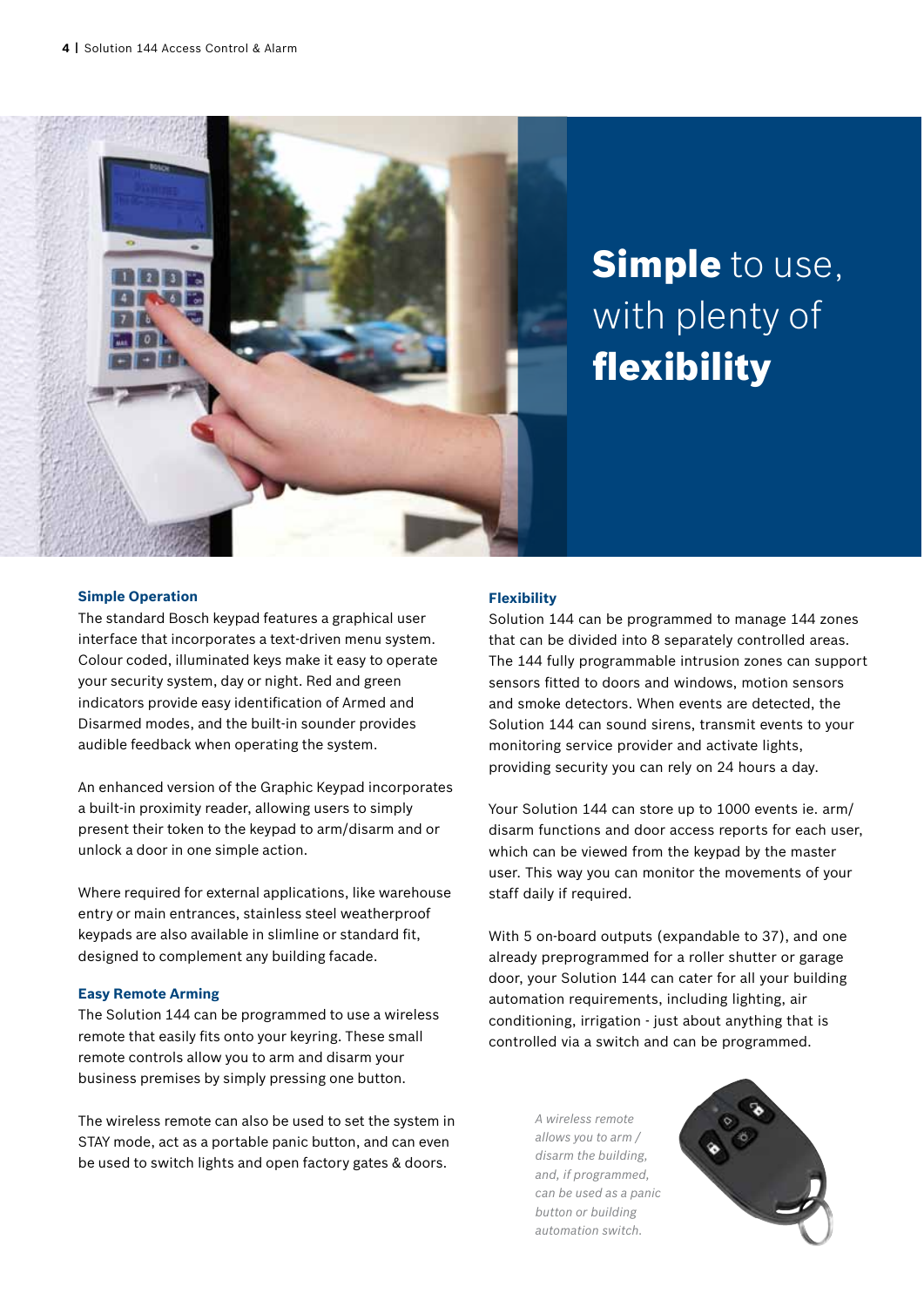## Reliable protection need not cost a fortune!

#### **Protecting Your Assets**

The Solution 144 provides the flexibility to divide your alarm system into a number of separately controllable areas including a common area (this can be a reception area, hallway, or underground carpark). It provides the flexibility for your staff to arm and disarm the areas that they have been given access to, without affecting other areas of your business. For your convenience the Solution 144 can be configured to use a single key pad for all areas, or individual key pads for each area.

#### **Cost Effective Technology**

State-of-the-art security technology has previously been unattainable for some due to prohibitive costs. Now, the Solution 144 eliminates this obstacle, thanks to its unrivalled price / performance ratio. The benefits begin with the installation stage itself, which is straightforward, inexpensive and, if you wish, wireless. Complex security installations are now a thing of the past.

#### **High Speed, High Security**

The security system communicates with other system modules via the built-in high speed connection (RS485 LAN), and for increased security, uses high level encryption. In this way, devices can be placed up to 1.2km from the control panel itself, making the system extremely flexible when dealing with large buildings or multiple buildings, like separate warehouses.



The GSM/GPRS and Ethernet options provide a high security communications path backup to phone line reporting, or can be used as the primary reporting path where VOIP or digital communications are used in the building.

#### **24 Hour Protection**

The Solution 144's chime mode allows you to audibly monitor a zone or group of zones, such as business entry doors for customer entry during business hours or entry into storage areas while your system is disarmed. The chime mode feature is extremely useful for monitoring driveways and fire doors too. This fully automatic self testing unit allows you to forget the

> system is there, while knowing you are still protected.

#### **Versatility**

The Solution 144 offers you a wide choice of features and options, which coupled with the vast range of accessories available from Bosch Security Systems, ensures a system can be designed to suit your specific needs. Whether your office space is large or small, Bosch Security has a solution for you.

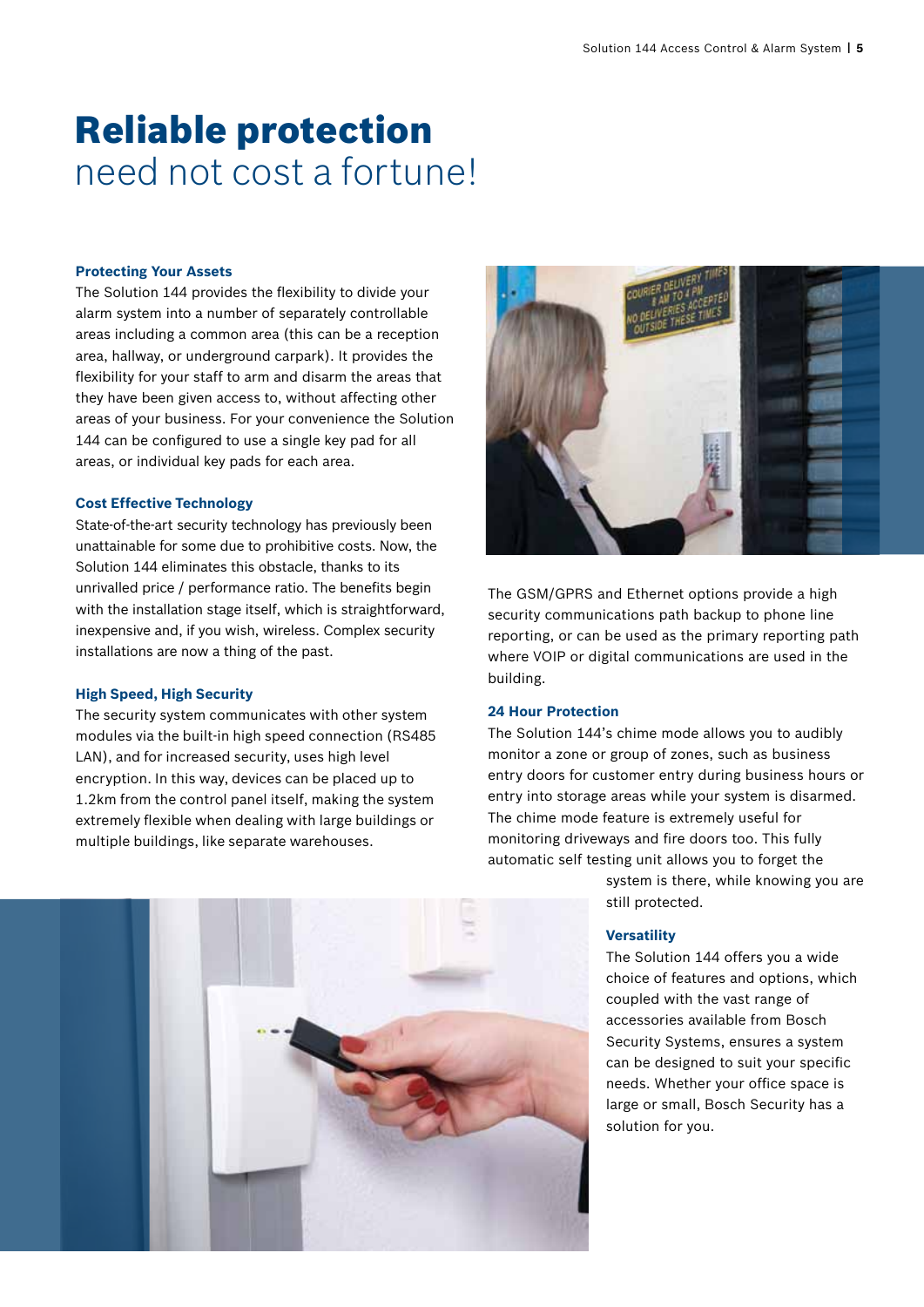# **Main features** of the system:

- $\blacktriangleright$  Integrated access and alarm
- ▶ 16 access doors or LAN readers
- ▶ Up to 144 zones & 256 users
- $\blacktriangleright$  Full text menu display for programming & user control
- $\blacktriangleright$  Proximity, biometric and external readers, with external keypad options
- ▶ Supported communication formats include Conettix IP, GSM, SMS, Email, CID, GPRS, CSV

IP, SIA 3+ Text, Voice and Domestic Dial

- ▶ SMS via Bosch GSM & SMS panel control ie. arm, disarm
- $\blacktriangleright$  Up to 37 outputs available with one on-board dedicated relay programmed for roller doors

### Key Accessories

| h |
|---|
| ۰ |
|   |
|   |
|   |
|   |
|   |
|   |
|   |
|   |
|   |
|   |
|   |
|   |
|   |
|   |
|   |
|   |
|   |
|   |
|   |
|   |
|   |
|   |
|   |
|   |
|   |
|   |
|   |
|   |
|   |
|   |
|   |
|   |

### **Detectors**

**ISC-BPR2-W12**  Blue Line Gen2 PIR 12m **ISC-BPQ2-W12**  Blue Line Gen2 Quad 12m **ISC-BLD2-WP12G** Blue Line Gen2 Pet Immune TriTech 12m



**Request-to-Exit Sensors DS150i** Request to Exit Sensor



**DS160i** Request to Exit Sensor, High Security



**Glass Break Sensors DS1101i** Glass Break sensor



### **Break Glass Switch**

Break Glass Switch DPDT Emergency Door Release

**Remote Controls RF3334E**

4 Button Keyfob transmiiter 433MHz



### **ISC-PPR1-W16**

Professional Series PIR 16x21m **ISC-PDL1-W18G** Professional Series TriTech 18x25m **ISC-PPR1-WA16G** Professional Series PIR AntiMask 16x21m **ISC-PDL1-WA18G** Professional Series TriTech AntiMask 18x25m **ISC-PDL1-WC30G** Professional Series Curtain 30x2.6m









**Wireless Detectors**

RF PIR 12m 433MHz

**RF940E**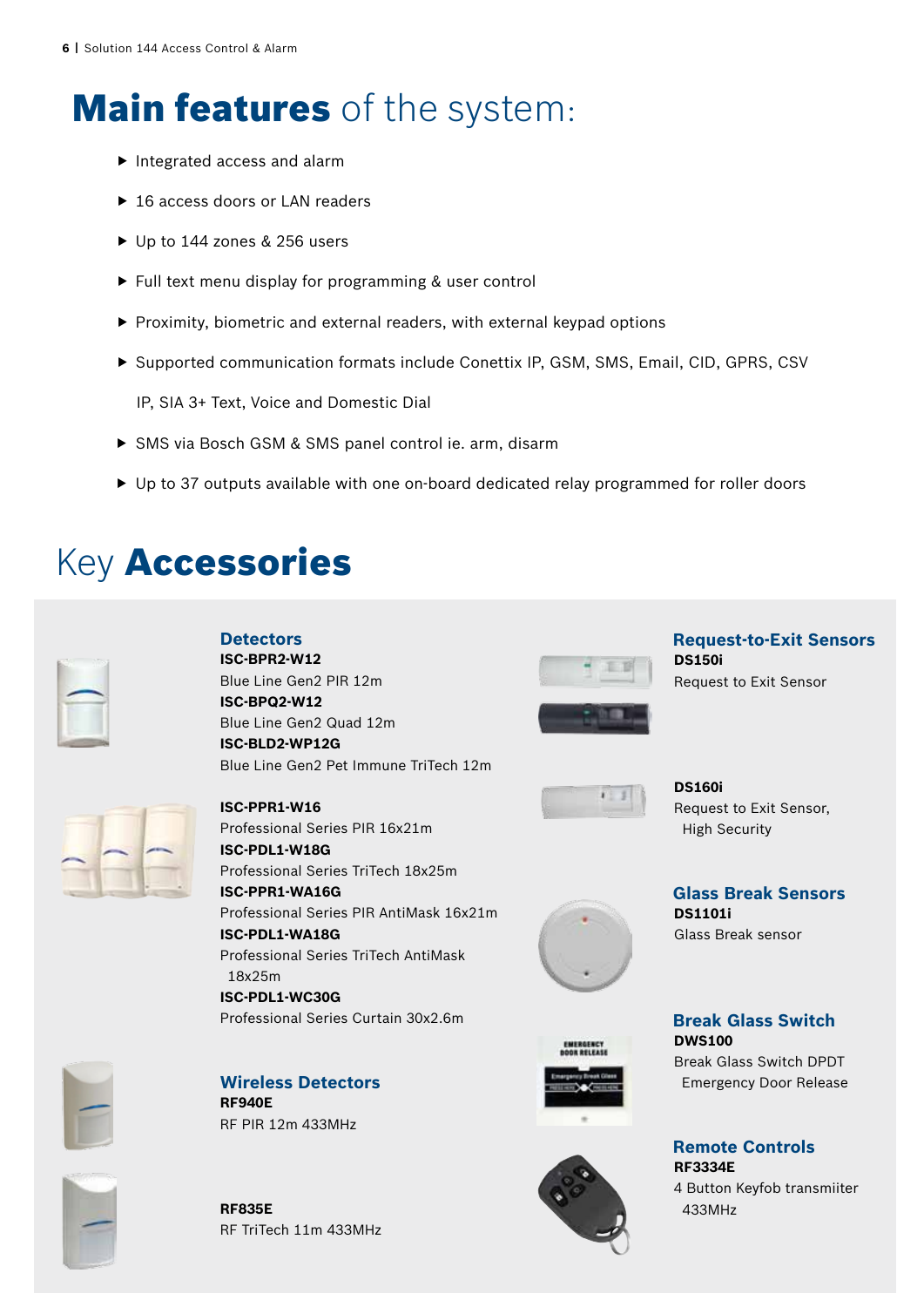## Product Matrix